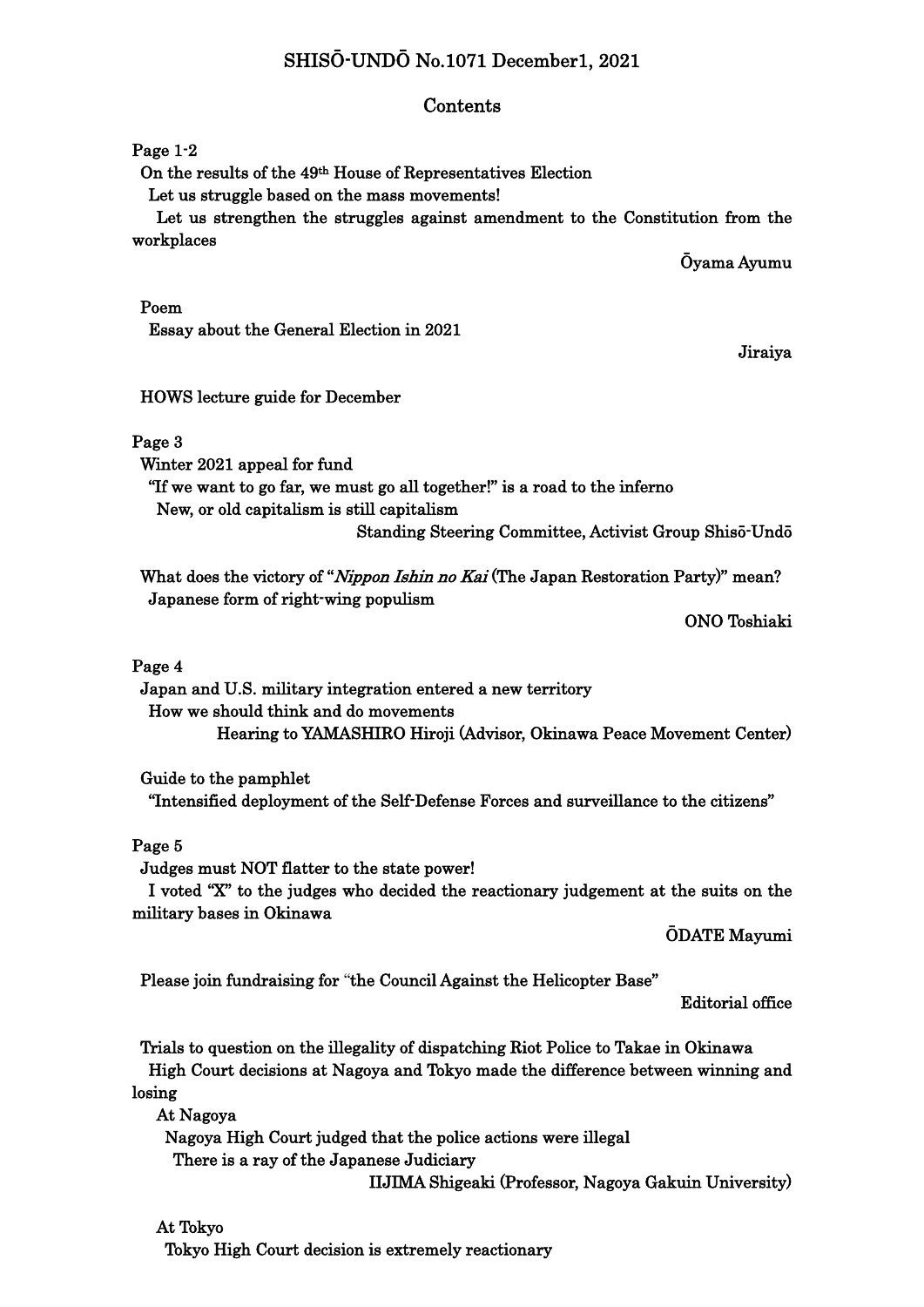There is the inexplicable change of the judges

SAITŌ Kōtarō (Paintiff of the lawsuit against the local government by the residents)

Statement about the judgement of the suit against the local government by the residents to claim "the illegality of dispatching Riot Police of Metropolitan Police Department to Takae in Okinawa" on October 29 in 2021

Plaintiffs and lawyers of the suit of against the local government by the residents to claim "the illegality of dispatching Riot Police of Metropolitan Police Department to Takae in Okinawa"

Page 6

First, we have to go back to the basics

 After the conclusion on the case of the exclusion of Aichi Korean high school from the free tuition system

HORIKAWA Hisashi (Society of Our School in Chiba (Network of Chiba Prefecture people to support the Chiba Korean school))

Illustration report

We demand to restrict the cancel contracts for the freelances!!

HIROHAMA Ayako

Please join the signature campaign demanding the investigation of the truth of the case of Wishma Sandamali and the abolition of the Technical Intern Training system

Call for the lecture and the discussion organized by Liaison Conference "NO" to breakdown of the Constitution: Against Amendment to Article 96

 Rally of the workers and the citizens on December 3 "Condemn the murder of Wishma Sandamali! We demand the abolition of the Technical Intern Training system"

Movement activities guide

Page 7

Tokyo Rally Celebrating the 104th Anniversary of the Russian October Revolution held on Nov. 3

Film "The Song of the Rivers" was screened

Rivers are ours! Let us turn the desert to the river!

ANZAI Satoshi

Greeting by the organizer (summary)

One song – Class unity illuminates the future

DOMATSU Katsunori (Executive director, Activist Group of Shisō-Undō)

Topics

 International symposium to commemorate the 10th Anniversary of the Korean Problem Research Center of Korea University

ŌMURA Saiichi

 What will be questioned by the trial to withdraw the unfair dismissals of flight attendants of United Airlines

TOMODA Yukie

Page 8

Sunagawa Struggles against the U.S. military base in Tachikawa and the trial of the Sunagawa case (2)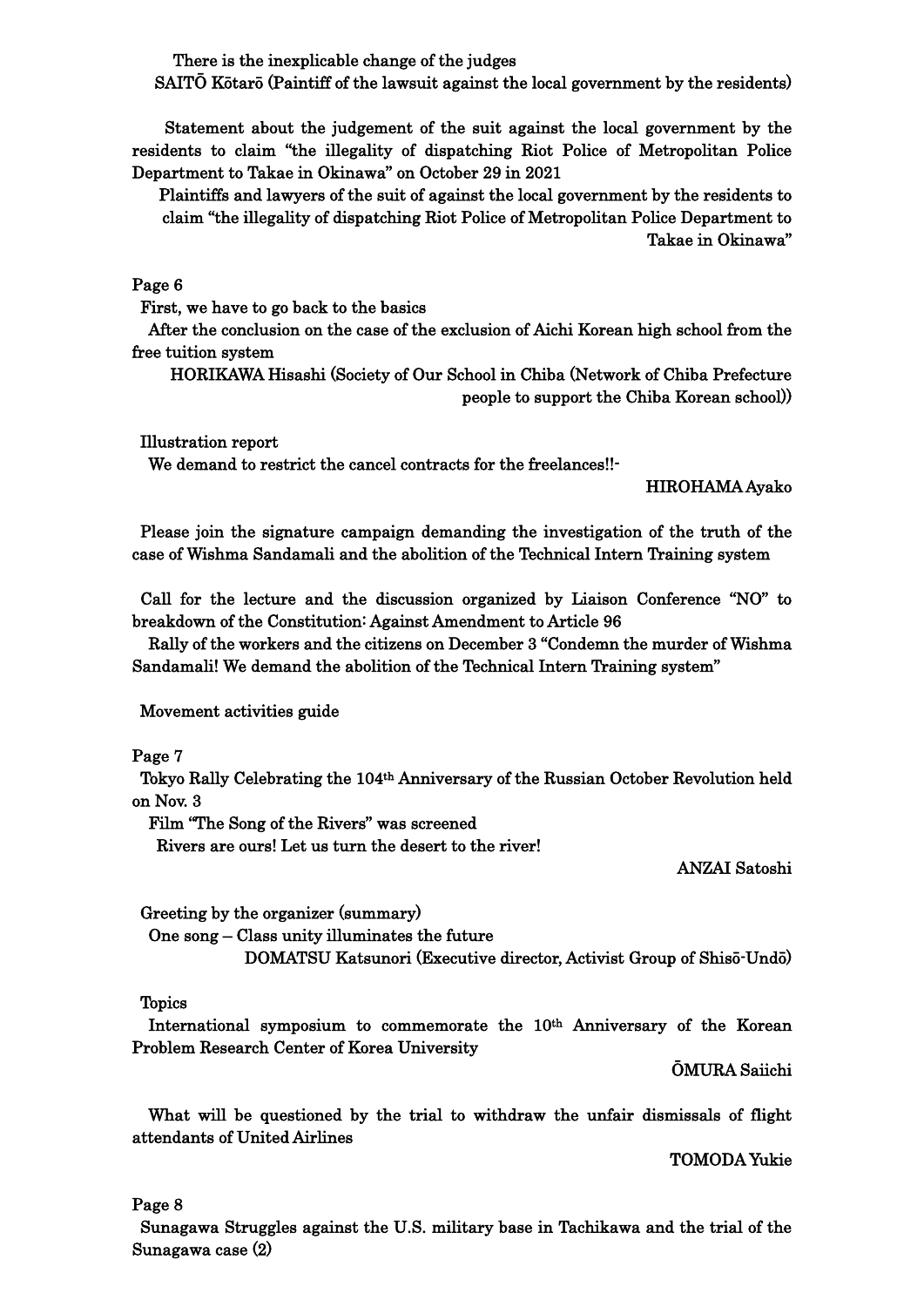Being proud of the defendant of the judgement by DATE Akio TSUCHIYA Gentarō (Joint representative, Association utilizing the judgement by DATE Akio)

Page 9 Hokkaido must NOT become the garbage dump of the nuclear waste! Let us make the referendum in Suttu Town a success! KUSE Shigetsugu (Joint representative, Liaison Conference in the Northern Hokkaido against inviting the nuclear waste facilities)

Basics to face the radioactive contamination (29) Dumping radioactivity to the environment and spreading the contamination (4) IMANAKA Tetsuji (Researcher, Institute for Integrated Radiation and Nuclear Science, Kyoto University)

Law suit against children's exposure to radioactivity The 1<sup>st</sup> oral examination of the appeal at Sendai High Court MIYAGUCHI Takae (The Fukushima Collective Evacuation Trial Team)

 Headlight column Women on the top

Page 10 Seeing the film "Quo vadis, Aida?" (1) The Bosnian War and Srebrenica

IWATA Masayuki (Professor Emeritus, Chiba University)

International brief note - Now in the world Greece: China COSCO Shipping workers' strike in Piraeus port won

Editorial office

 Sudan: Statement of the Sudanese Communist Party "Message to the people of Sudan"

Editorial office

Page 11

Certificate of gratitude to support the Cuban people Members of the Activist Group Shisō-Undō visited the Embassy in Tokyo MURAKAMI Rieko

 Statement of the central committee of the Communist Party of Greece We bid farewell to Mikis Theodorakis with deep sorrow and ardent ovation

 Remembering Mikis Theodorakis Musician and the soldier of the communist movement

INO Shigeo

Page 12 Obituary: Pyon Jaesu People of Korea and the Korean

ITŌ Tatsuya

Piercing Reproach column Work, housing and peace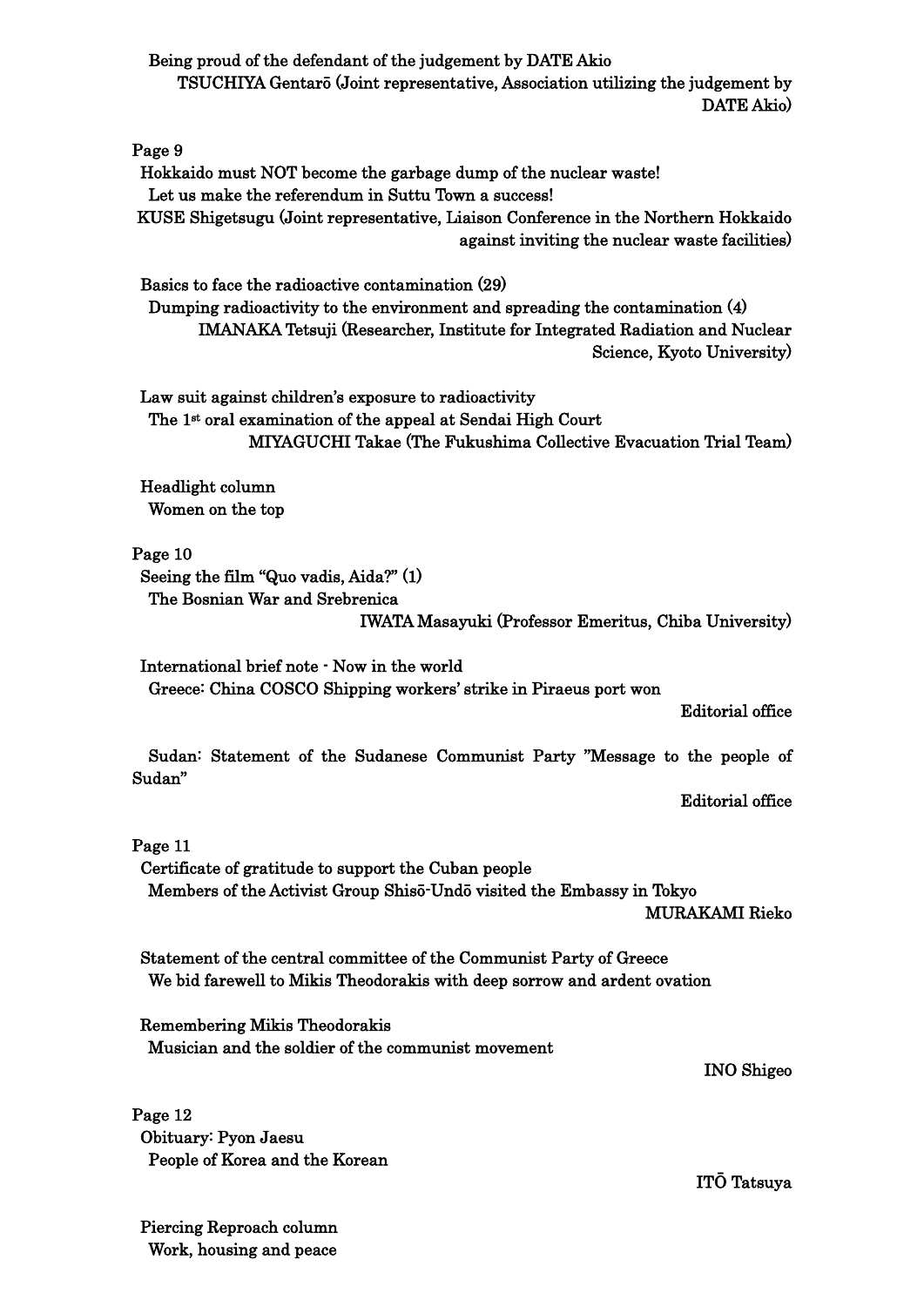From the readers postcards

Inspired by the article about"Children's Agency" by SANO Michio on "Shisō Undō" (November 1, 2021)

HANAI Yoshitaku (Ibaraki Prefecture resident)

When the lid is opened

ICHIJI Tōzo (Saitama Prefecture resident)

 Seeing the film shown at the Tokyo Rally Celebrating the 104th Anniversary of the Russian October Revolution

KOBAYASHI Takemi (Chiba Prefecture resident)

Haiku (Japanese poetry)

TOYOSATO Tomoyuki

From the editorial office

Supplement page 1-2

Messages from the foreign countries to Tokyo Rally Celebrating the 104th Anniversary of the Russian October Revolution

World Federation of Trade Unions (WFTU)

Hope lies in our struggles and we will win!

Secretariat of the World Federation of Trade Unions

Greece

 Message from the Communist Party of Greece to the Activist Group Shisō-Undō celebrating the 104th Anniversary of the Russian October Revolution

International Relations Section of the Communist Party of Greece

#### Cuba

 October Revolution continues the guide for the struggles to achieve the fair and inclusive world

Miguel Angel Ramirez Ramos (Ambassador of the Republic of Cuba in Japan)

#### Venezuela

 Let us unite and raise the voices for the better world and the society that is more just and has more the opportunities

Seiko Ishikawa (Ambassador of the Bolivarian Republic of Venezuela in Japan)

#### Nicaragua

 Let us reaffirm the significance of the Russian October Revolution Claudia M. Pérez López (Charge d' Affairs a.i. Embassy of the Republic of Nicaragua)

Philippines

 In honor of the Great October Socialist Revolution Antonio E. Parris (General Secretary, Communist Party of the Philippines (PKP-1930))

Republic of Korea

 To the comrades who are the Japanese workers on the occasion of the 104th Anniversary of the Russian October Revolution

Steering Committee, Korea Labor Social Science Institute

Supplement page 3-4